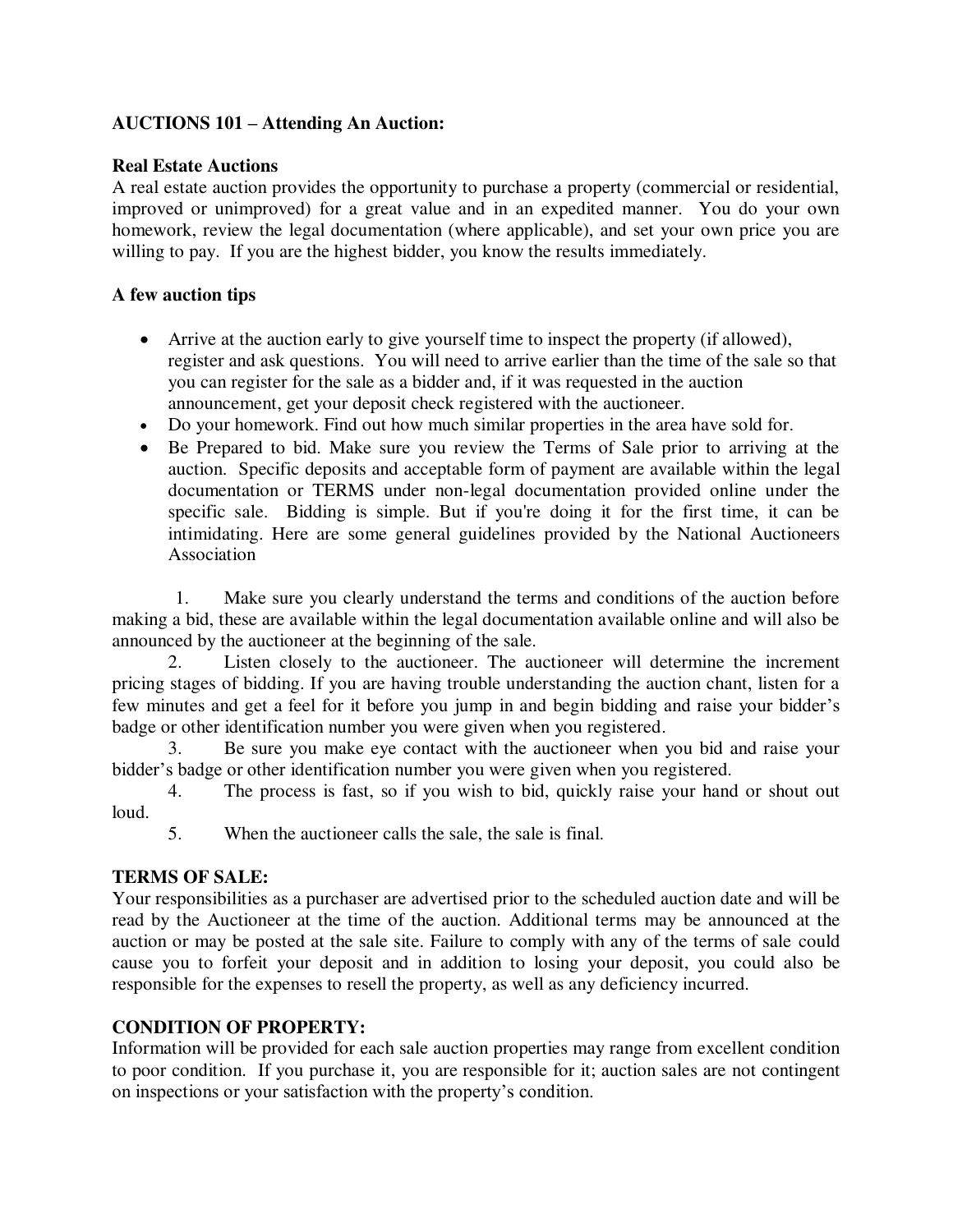The property will be sold "AS IS, WHERE IS." What this means is that unless otherwise announced, the sellers and/or auctioneer make no representations or warranties about the condition or other descriptions of the property. The sellers/auctioneer will not make any repairs.

### **INSPECTION:**

In some cases, the property will be open for inspection on the day of the auction. When inspections are possible, they will typically occur one hour before the scheduled auction time. Properties are sometimes available to view by appointment with the auctioneer. In the case of a foreclosure, the auctioneer does not have access to the property before the auction, but the property may, in certain instances, be opened when we conduct the auction. See the auction advertisement or call the auctioneers for specific inspection times.

## **BUYER'S PREMIUM:**

When a buyer's premium is a part of the sale, it will be posted in the advertising and will also be announced by the auctioneer prior to the sale.

A buyer's premium on the real estate is typically in the range of 1 to 10 percent. For example, if a piece of real estate sells for \$100,000 and carries a 5 percent buyer's premium, the buyer will pay \$105,000.

## **DEPOSIT:**

As a bidder, your certified or cashier's check which must be brought to the sale may be made payable to yourself, unless otherwise instructed. If you are the winning bidder, you will endorse the check to the auctioneers. Otherwise, you are free to take the check back at the conclusion of the auction and re-deposit in your account.

As the purchaser, your deposit will be credited toward the purchase price. If the "TERMS OF SALE" require you to increase your initial deposit (the initial deposit is the amount required to be paid to the auctioneer at the time of sale), there will be specific instructions in the Terms of Sale and will be confirmed by the auctioneer at the time of sale.

### **Example:**

| <b>Purchase Price:</b>                              | \$60,000 |
|-----------------------------------------------------|----------|
| 10% deposit (as specified in Terms Of Sale) \$6,000 |          |
| Advertised Deposit brought to auction sale          | \$5,000  |
| Remaining deposit due (within 24 hours)             | \$1,000  |

### **EXPENSES:**

In addition to your purchase price, you may be responsible for certain past due expenses associated with owning the property, and you may also be responsible for such expenses as of the date of sale, or as of the date of settlement, including taxes, utility costs and insurance. You may also be required to pay interest on the amount of the purchase price, less the amount of your deposit, from the date of the sale to the date you settle for the property. The Terms of Sale will outline your specific responsibility. We recommend that you obtain a fire and/or liability insurance binder on the property immediately as of the date of sale. After all, if the property is damaged or destroyed, your interest as the contract purchaser could be affected. As the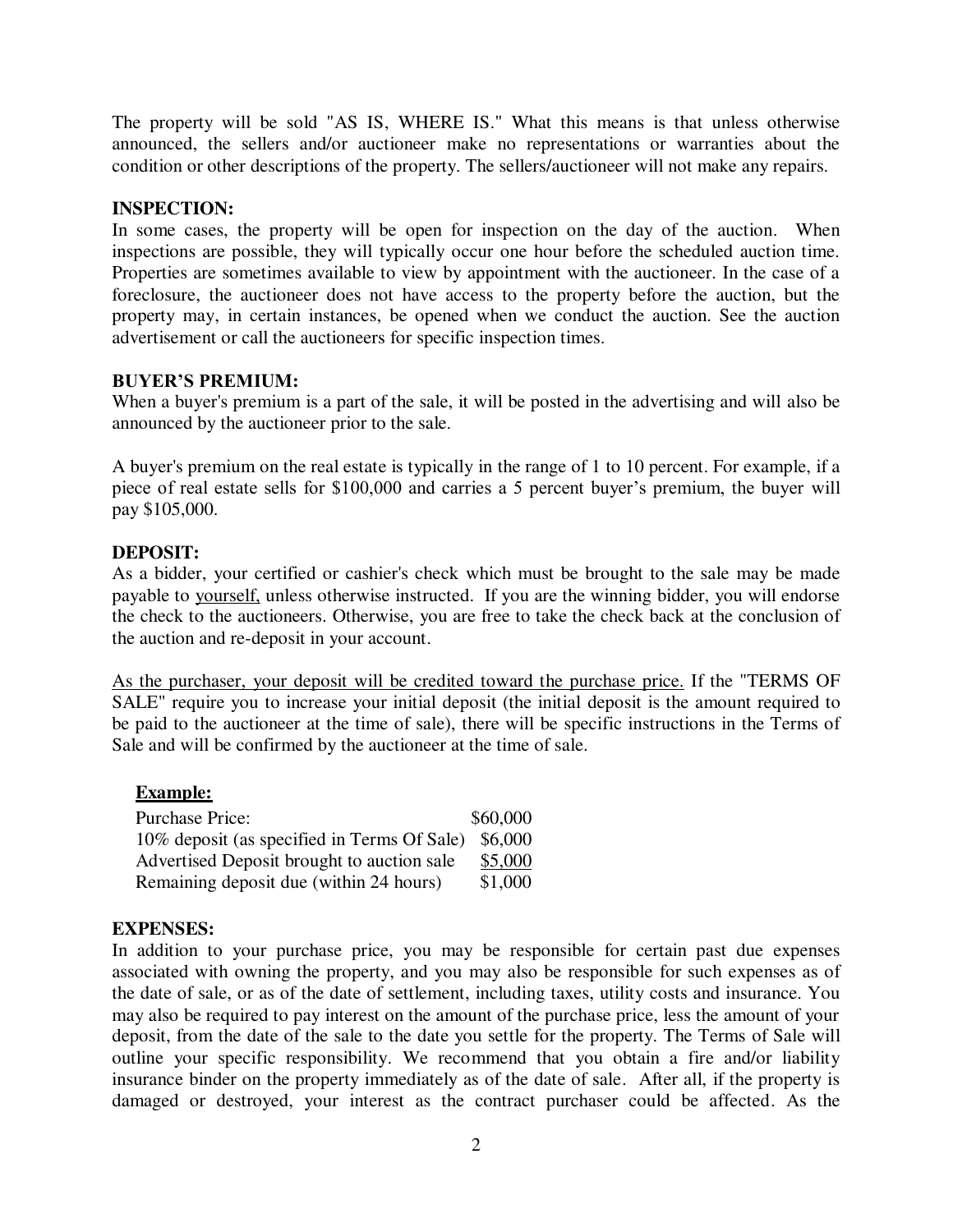purchaser, you will pay all of the settlement expenses, including title fees and recording costs, the costs of your closing attorney or the company, etc..

### **SETTLEMENT:**

The settlement or closing period is specified within the terms of sale. If the terms of settlement are based on ratification by a Court, the ratification period is typically thirty to sixty days, but might take longer. In these cases, settlement will typically take place within 10 to 20 days of the court ratification. In all cases, you will be expected to settle on the property within the specified time. You may select your own title company or attorney to handle the closing.

## **FINANCING:**

It is the purchaser's responsibility to obtain financing. If you plan to use a mortgage to purchase the property, we recommend that you apply for the loan immediately. If your bank must take longer than the specified time to complete the loan, you risk being in default of your contract of sale. If you do not obtain the financing within the specified time for settlement, you will be in default of your contract of sale. Of course, you can also pay cash.

## **AUCTION PROCEDURE:**

On the day of the auction, the auctioneer generally will arrive at the property one-half before the auction time. We recommend that you arrive at the auction early, in order to have enough time to register with the auctioneer and to tour the site **when that is an available option**. In order to become eligible to bid, you will need to register with the auctioneer and show the auctioneer that you have the required deposit in hand. Only then will you become a qualified bidder.

Before the bidding starts, the auctioneer will make important announcements regarding the property and your obligations as a purchaser. If a foreclosure, the auctioneer will read the entire legal ad prior to the sale of the property. Please feel free to ask any questions regarding these announcements and the terms of sale.

At the conclusion of the announcement and question period, the auctioneer will solicit bids for the property. Bids are generally made either orally or by raising a hand. Bidding increments are made in amounts acceptable to the auctioneer, who may set a minimum bidding increment as the sale progresses. Any bid that is merely a nominal or fractional advance may be rejected by the auctioneer if in his judgement it may affect the sale injuriously. If a dispute arises between two or more bidders, the auctioneer shall decide in favor of one of the bidders, or immediately reoffer the property. In most cases, when two or more bidders have been actively bidding and the sale stalls, the auctioneer will announce a slight break for everyone to breathe and think over their position prior to the auctioneer opening up the bidding process one last time for any advances in the price. The auction is concluded when the auctioneer calls SOLD. An auctioneer may announce that the requirement of the consignor have not been met and even though all bidding has been concluded, the auctioneer might announce that the "reserve" has not been met.

### **TYPES OF AUCTIONS:**

**Auctions may be held on the premises or at the courthouse for the county the property is located in. This is clearly discussed in the legal documentation and on the auctioneer's website. If there is any question, you should contact the auctioneer.**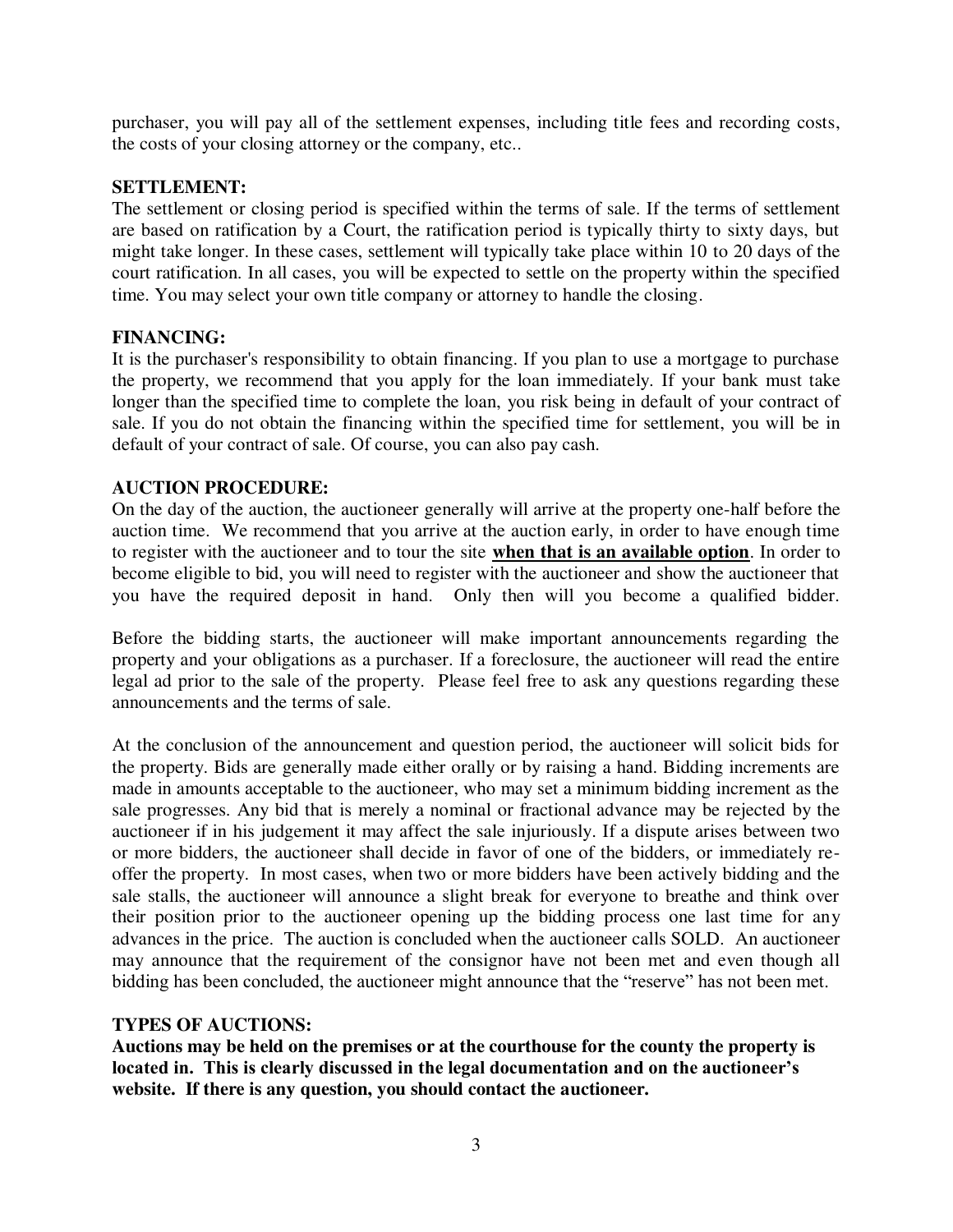#### **Trustee's, Substitute Trustees' or Foreclosure Auctions**

A mortgage foreclosure sale initiated by the lender when a borrower defaults on their mortgage. Such sales are overseen and must be ratified by the court of the county in which the property lies. Once the auction is completed and the sale is ratified, equitable title is transferred to the purchaser and legal title will pass at settlement. The property is sold free and clear of all liens unless otherwise advertised. It is the purchaser's responsibility to obtain possession of the property, even if the previous occupants do not leave on their own.

### **Bankruptcy Auctions**

A liquidation of assets (real estate and/or personal property such as tools, equipment, furniture, vehicles—see also Personal Property Sales section) whereby a court appointed Bankruptcy Trustee sells the assets of the debtor/bankruptcy estate. Bankruptcy auctions are similar to foreclosure sales in that a distressed situation exists. Free and clear title is also guaranteed, but no ratification is required by the bankruptcy court. Settlement times, deposits, and terms of sale are advertised prior to the auction, as in the case of a foreclosure.

### **Bank Ordered Sales (REO Sales)**

Typically means the property is owned by the bank which acquired the property through a foreclosure.

#### **Lender Sales**

Same as Bank Ordered Sale, but the Lender may be a finance company, an investor, or private note holder, etc.

#### **Sheriff's Sales**

Court ordered auction to satisfy a creditor's judgment against the owner and overseen by the Sheriff's office.

#### **Tax Lien Sales**

City or County offers at auction properties that have delinquent property taxes

#### **Secured Creditor Sales**

Upon default of a secured loan, the secured creditor is entitled to seize, and then sell, the collateral to discharge the debt that the security interest secures.

### **PERSONAL PROPERTY SALES**

A Personal Property, Asset, or Liquidation Auction is where non-real estate property is sold at a specific time and place to the highest bidder. These types of auctions can be court ordered, bank ordered, or simply that a company may wish to liquidate their assets.

These types of auctions require a person to get a bidder number when registering to bid. Normally a driver's license, phone number, is requested to obtain a bidder number. When an item you want goes up for bid it will usually start low and the auctioneer will raise the bid